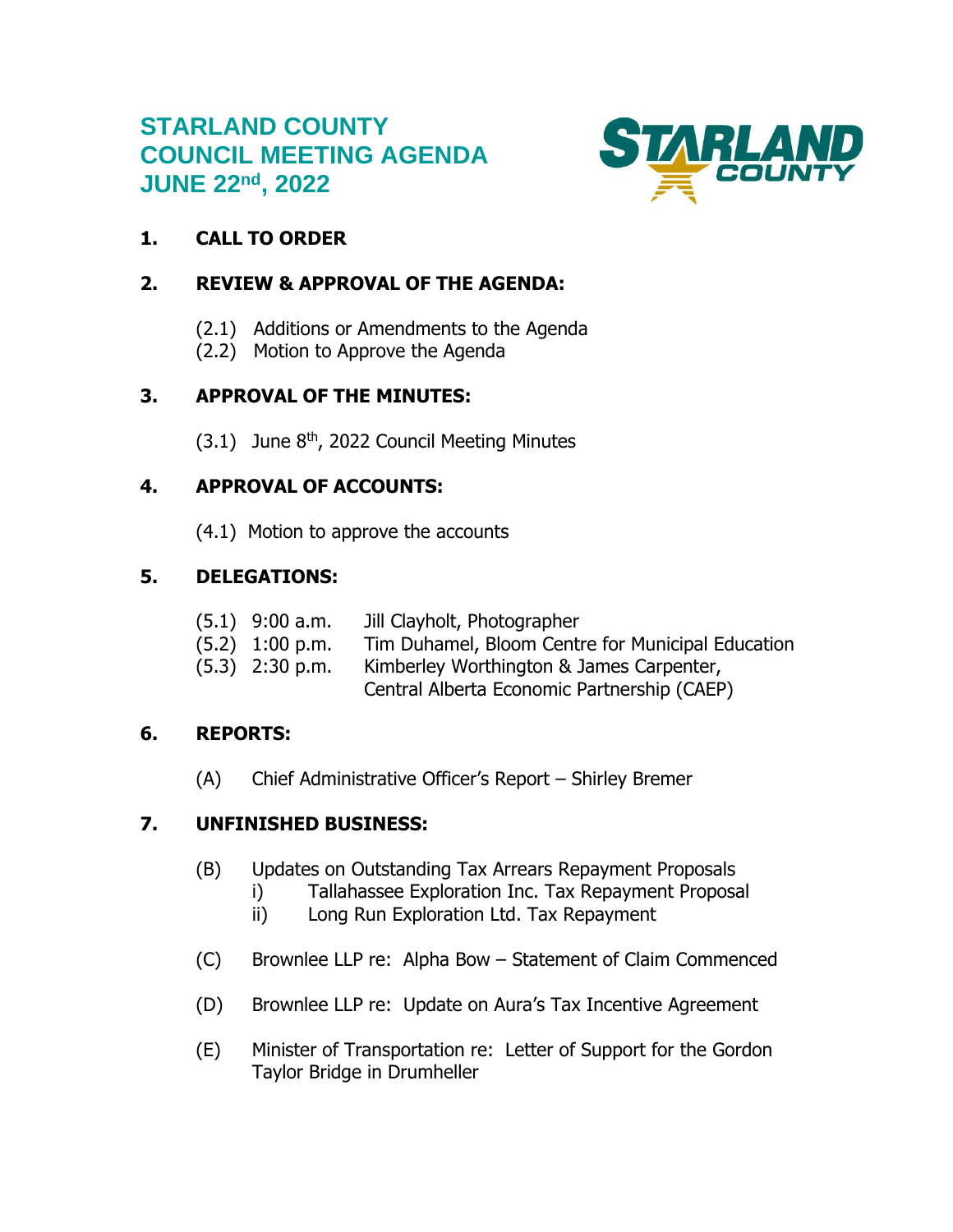#### **7. UNFINISHED BUSINESS CONTINUED:**

- (F) Starland County Sick Day Policy Temporary Exemption for Covid-Related Illness – Review of Exemption ending June  $30<sup>th</sup>$ , 2022.
- (G) Starland County Long Term Tax Strategy Proposal Final Draft **(Delegation)**

## **8. NEW BUSINESS:**

- (H) Central Alberta Economic Partnership Presentation **(Delegation)**
- (I) Councillor Code of Conduct Bylaw re: Legislated 4-year review of Bylaw 1133
	- i) Review of Staff Recommendations for Amendments/Additions
	- ii) If Approved Motion to Repeal Bylaw 1133 & Replace with Bylaw 1187: Council Readings (1<sup>st</sup>, 2<sup>nd</sup>, 3<sup>rd</sup>)
- (J) Starland County Line Spring/Summer 2022 Newsletter
- (K) Ministry of Seniors and Housing re: Affordable Housing Transformation: Housing Management Body (HMB) Board Skills Requirements and the Social and Affordable Housing Accommodation Exemption Regulation

# **9 L. OTHER**

# **10 M. COUNCIL COMMITTEE REPORTS:**

#### **11 N. COUNCIL COMMUNICATIONS:**

- i) Town of Tofield re: Alberta Provincial Police Force & Alberta Utility Fees
- ii) Rural Economic Development & Rural Broadband Strategy re: Economic Development in a rural community  $-3$  most important issues impacting us
- iii) Alberta Health Services Provincial EMS Service Planning Survey **Results**
- iv) Prairie Land Public School Division re: Board Highlights
- v) Rural Municipalities of Alberta (RMA) re: Contact Newsletter (2 issues)